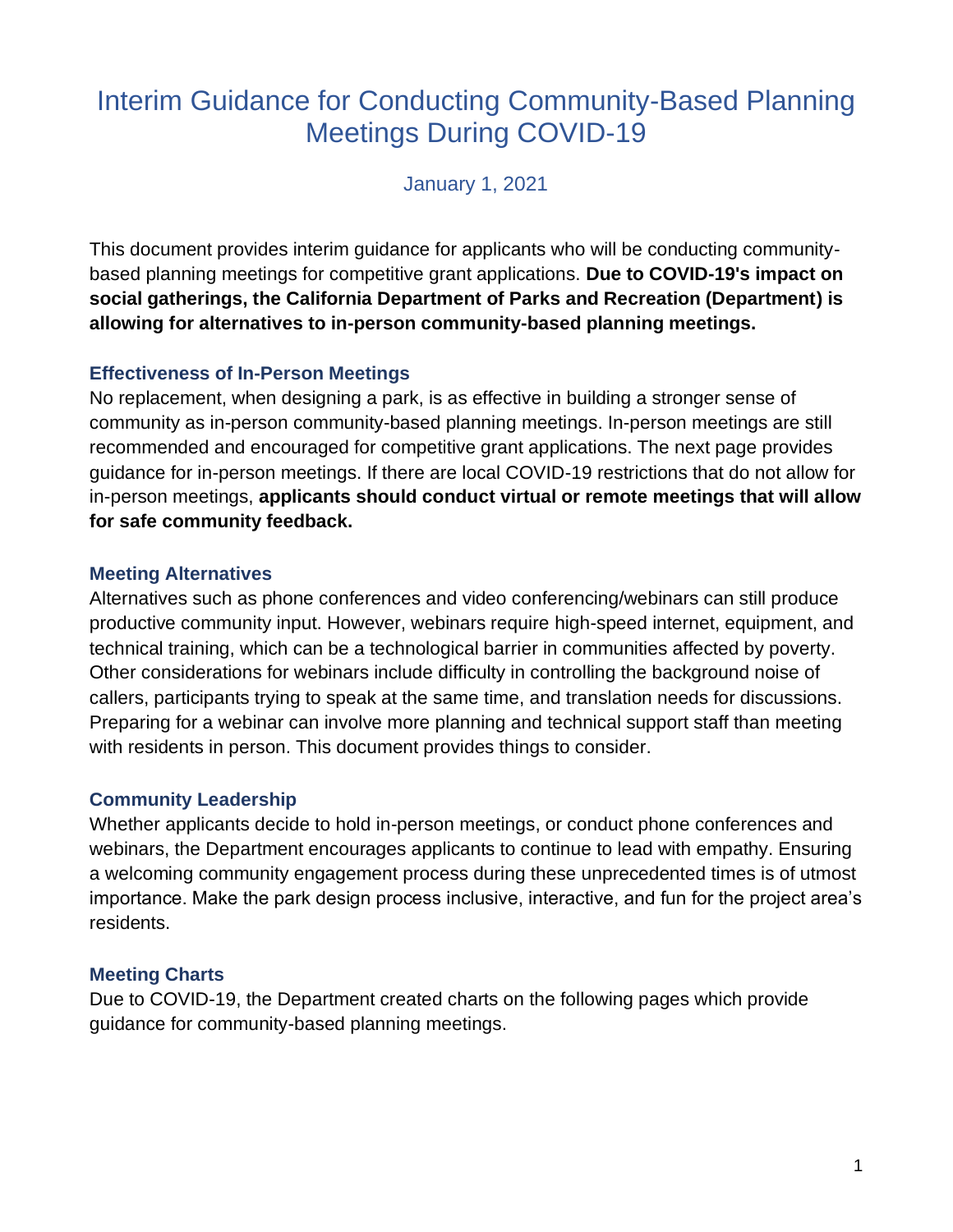#### **General Tips for In-Person Meetings**

- **Health Guidelines:** Check local and state health guidelines for physical distancing and plan for how to address the guidelines for in-person meetings.
	- o COVID.ca.gov website: [covid19.ca.gov/safer-economy](https://covid19.ca.gov/safer-economy/)
	- o CA Department of Public Health: [cdph.ca.gov/Programs/CID/DCDC/Pages/Immunization/ncov2019.aspx](file:///C:/Users/megan.harrison/AppData/Local/Microsoft/Windows/INetCache/Content.Outlook/CTXGDX5B/www.cdph.ca.gov/Programs/CID/DCDC/Pages/Immunization/ncov2019.aspx)
- **Conduct outdoor meetings** at or near the project site in an area that allows for physical distancing and fresh air.
- **Use an RSVP process** to keep meeting numbers within local and state public health COVID-19 guidelines for the number of participants per meeting.
- **Masks, hand sanitizer, and disinfecting wipes** should be provided.
- **Interactive Methods** are described in *[Designing Parks Using Community](https://www.parksforcalifornia.org/planning_guide)  [Based Planning](https://www.parksforcalifornia.org/planning_guide)*.

#### **Phone Conference and Video Conferencing/Webinar Platforms**

The following are examples of platforms and tools. Remember, the purpose is for residents to work together to design the park with the applicant.

- Local telephone companies' teleconference lines
- Google Meet: [meet.google.com](https://meet.google.com/)
- Microsoft Teams: [microsoft.com/en-us/microsoft-365/microsoft-teams/](https://www.microsoft.com/en-us/microsoft-365/microsoft-teams/group-chat-software) [group-chat-software](https://www.microsoft.com/en-us/microsoft-365/microsoft-teams/group-chat-software)
- Skype: [skype.com/en](https://www.skype.com/en/)
- Zoom: [zoom.us](https://zoom.us/)
- Bluejeans: [bluejeans.com](https://www.bluejeans.com/)
- Cisco Webex: [webex.com](https://www.webex.com/)
- GoToMeeting: [gotomeeting.com](https://www.gotomeeting.com/)
- Trendy Apps used by youth may include TikTok or Snapchat

#### **Tools for Gathering Ideas During Webinars**

These tools can be used to complement Video Conferencing/Webinars:

- Google Drawings
- Google Docs
- Sketchpad 5.1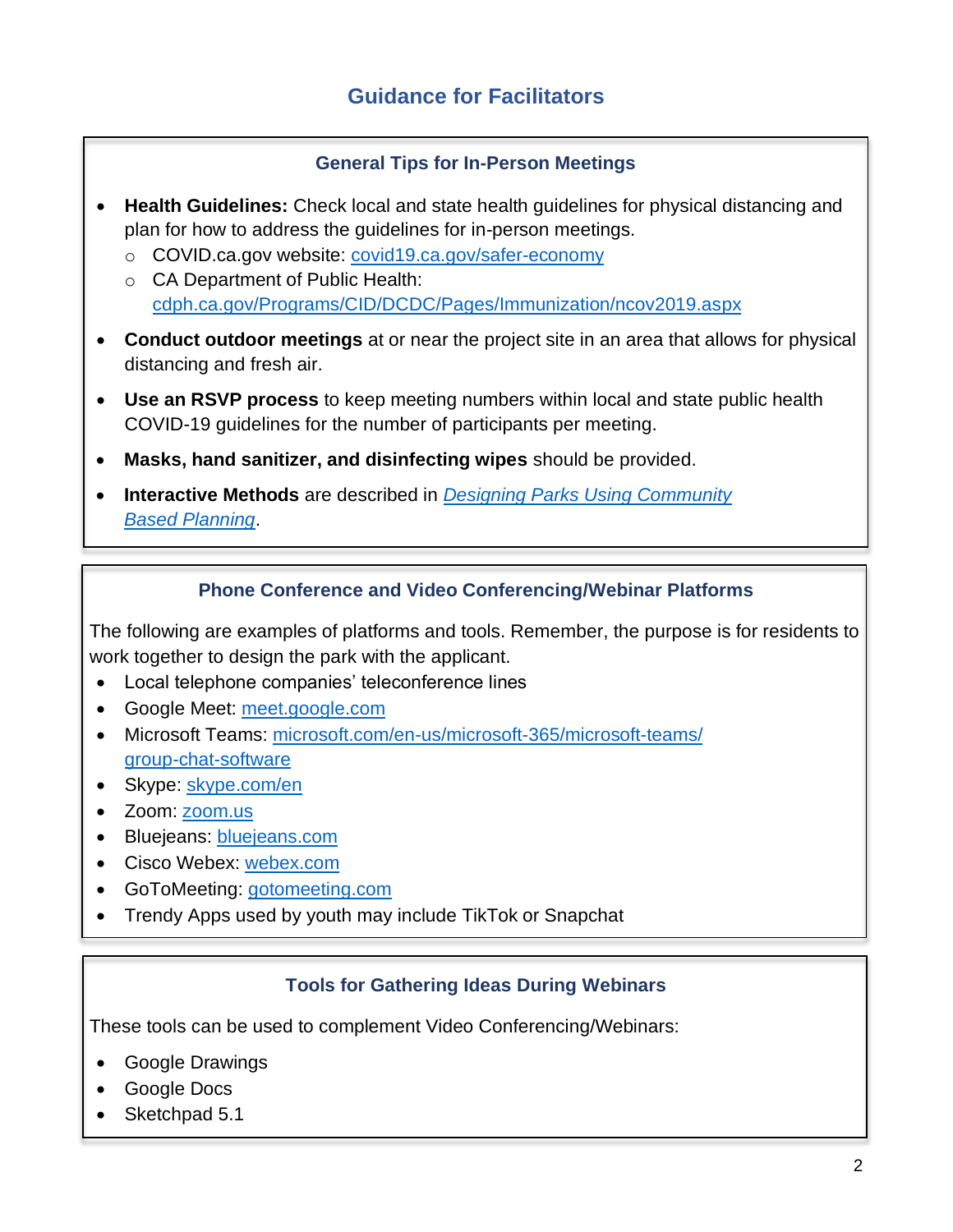#### **Tools for Gathering Ideas During Webinars, Continued**

- Polling, Chat box, and Hand raising tools that are included in most video conferencing/webinar platforms
- **Microsoft Visio**
- **Microsoft Murals**
- **Sketchboard**

#### **Preparation/Presentation Tips for Facilitators**

The following discusses how facilitators can prepare themselves for webinars and phone conference meetings to obtain park design ideas from participants.

- **Internal plan:** There are many considerations about how to achieve design input goals with participants. Planning is key.
- **Staff Roles:** Assign staff to specific roles, including at least one presenter/facilitator, one staff to monitor questions, one staff for capturing the participants' ideas, and one support staff for technical issues. The public should have contact information for technical issues and troubleshooting. Ensure that all staff involved in the meeting understand their roles.
- **Meeting Protocols and Ground Rules:** Decide on procedures and rules for the meeting in advance. Consider instructions such as how participants can discuss ideas, how to capture ideas, muting and unmuting participants' phones, and dealing with background noises when they are unmuted.
- **Visual Aids:** Provide visuals such as colored maps and satellite photos showing the physical space of the project site to participants before the meeting. See the *[Designing](https://www.parksforcalifornia.org/planning_guide)  [Parks Using Community Based Planning](https://www.parksforcalifornia.org/planning_guide)* resource for other ideas about visual tools.
- **Packets:** Mail out, deliver, or have participants pick up packets of important meeting materials such as platform quick reference notes, agenda about the park design input goals, site map, and any other information to assist with the design and planning prior to meetings.
- **Screen Access:** If phone conferencing is available, make sure participants who are not on the video conference/webinar have another way to access what is being shown on the screen. Without visuals and clear descriptors, participants on the phone may lose interest or feel discounted.
- **Interactive Tools:** Use an interactive resource for participants to create site plans (see video conference/webinar tools section). Consider how this can also be done during phone conferences.
- **Capturing Participants' Ideas:** Consider the best possible tools to capture ideas to help Participants see each other's ideas and add comments.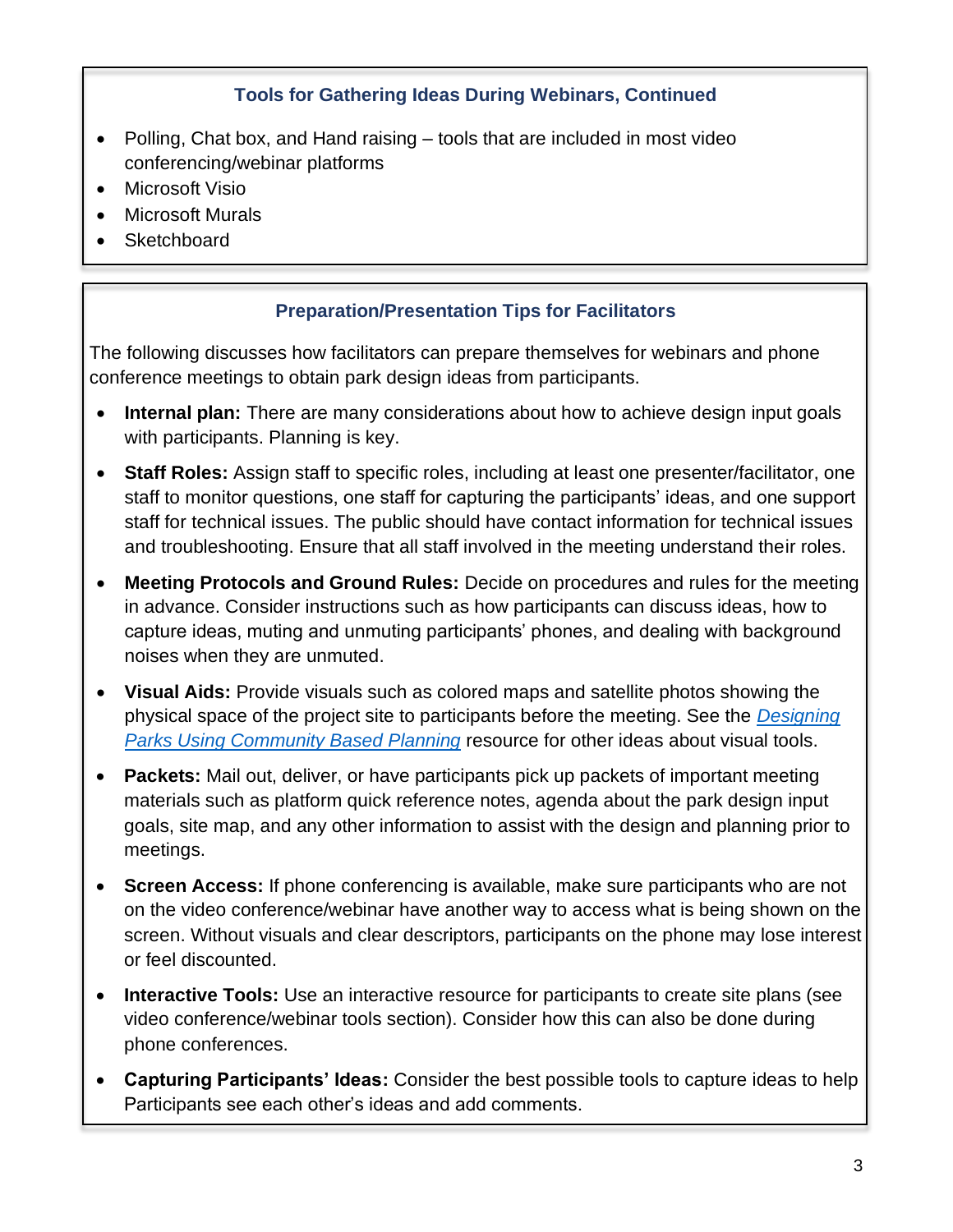#### **Preparation/Presentation Tips for Facilitators, Continued**

- **Meeting Information:** Provide all necessary phone numbers, websites, pass codes, and passwords to participants who RSVP'd.
- **Language Level:** Use plain language that is understandable across multiple generations and translation resources. Speak slowly and articulate words clearly and distinctly to translate well to other languages.
- **Make it Fun:** If it is fun, participants will share with others, which may increase community engagement.
- **Gamify the Engagement:** Make it interactive. Test web-based platforms that allow for participants to work together to provide interactive park design ideas. The chat function or a poll may also be useful tools.
- **Agenda:** Develop an agenda that can be shared in advance, on screen during webinars, and on websites.
- **Presentation Rehearsal:** Practice using the chosen platform prior to the meeting and test the platform at least 30 minutes before the start of the video conference. Being comfortable using the platform is key.

#### **Technical Assistance for Video Conferencing/Webinars**

- **Internet Connection:** Consider the bandwidth/internet speed for each participant and speaker.
- **Browser:** Some browsers work better than others with webinar tools.
- **Platform Instructions:** Develop a short, first-time user tutorial or quick reference notes for the common tools on the platform. Direct participants to the video conference/webinar website for additional questions beyond the common tool tutorial or cheat sheet.
- **Platform Choice:** Choose a video conferencing platform that allows for the desired number of participants.
- **Written Instructions:** Ensure written instructions are clear for those who are unfamiliar with the tool.
- **Technical Support Contacts:** Participants and presenters should know how to contact someone for live technical support.
- **Call-in Alternatives:** Consider video conference/webinar solutions that allow participants to call in by phone if they do not have access to high-speed internet.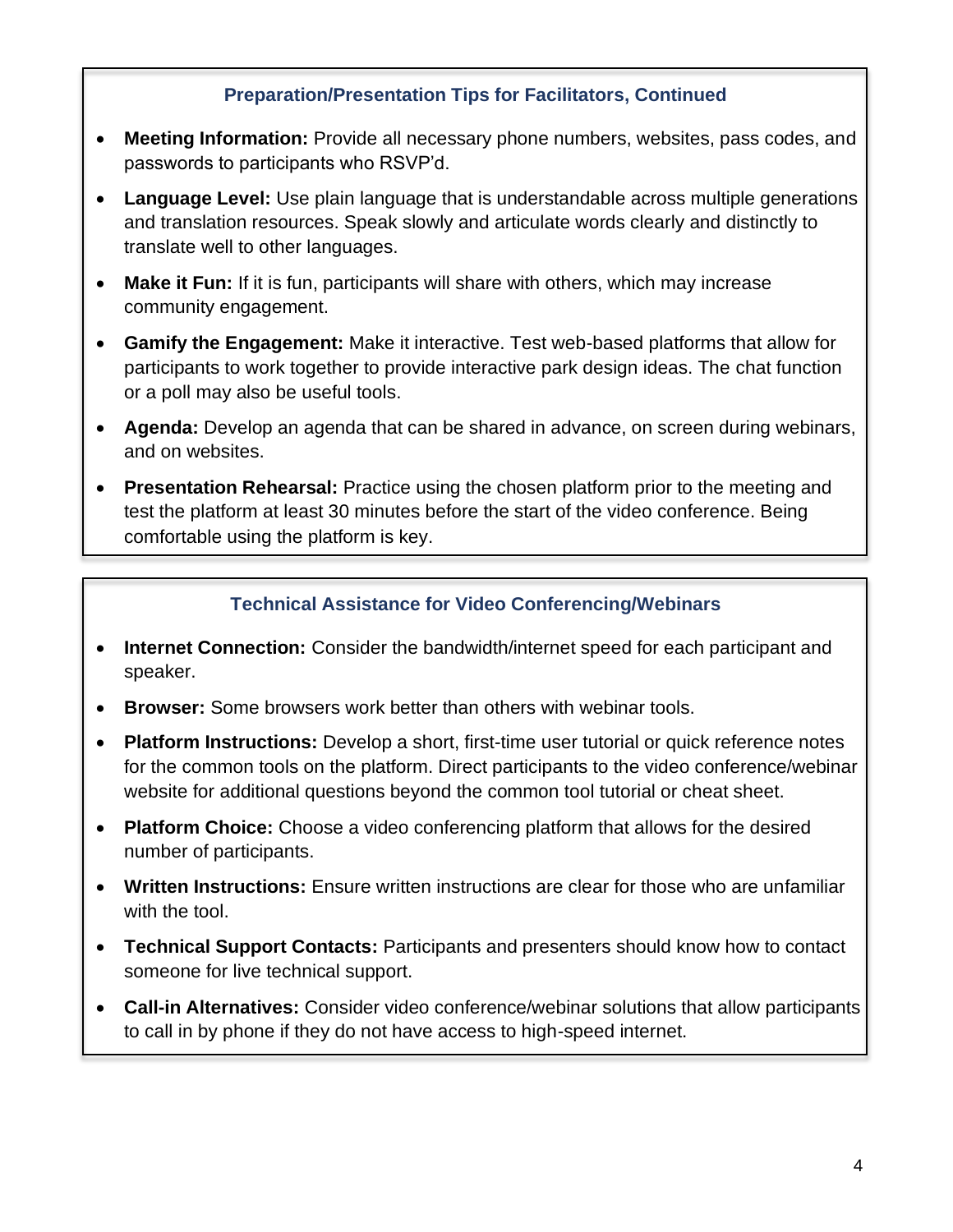#### **Technical Assistance for Video Conferencing/Webinars, Continued**

- **Accounts/Application Downloads:** Notify participants if they will need to set up an account or download an application to access video conference/webinar features.
- **Wi-Fi Access Information:** Provide participants with information to access the internet as well as a map of Wi-Fi hotspots within the community. If this requires participants to be in a group, it may become an in-person meeting and COVID-19 precautions should be considered.

#### **Outreach to Prepare Participants**

- **Gathering Contacts:** Ask residents within the community to contribute contact information for potential webinar/phone conference participants.
- **Canvass:** Walk the community surrounding the park to post flyers and send mailers to invite residents.
- **Partnerships:** Partner with community leaders and organizations within the project area. Reach out to local health organizations, public health champions and promotoras, community-based organizations, and local schools that can assist with outreach efforts.
- **School Class:** Consider asking a local school's teacher to set this up as a class project for her/his students. Due to the pandemic, students may have access to school provided laptops and internet access.
- **Incentivize:** Provide incentives to participants to increase turnout. Make the incentives clear in the invitations.
- **Prepare Participants:** Reach out to participants early and send meeting materials ahead of time. Ensure that materials are available for residents who are non-English speaking.
- **Timing:** Choose times that allow the largest number of residents to participate (e.g. weekdays after 5pm and/or weekends).

#### **Outreach Flyer**

An outreach flyer should specify:

- Purpose of the meeting design input.
- Meeting date(s) with start and end time(s).
- RSVP instructions to ensure that the meeting will not exceed the maximum number of participants.
- Directions on how residents can prepare in advance.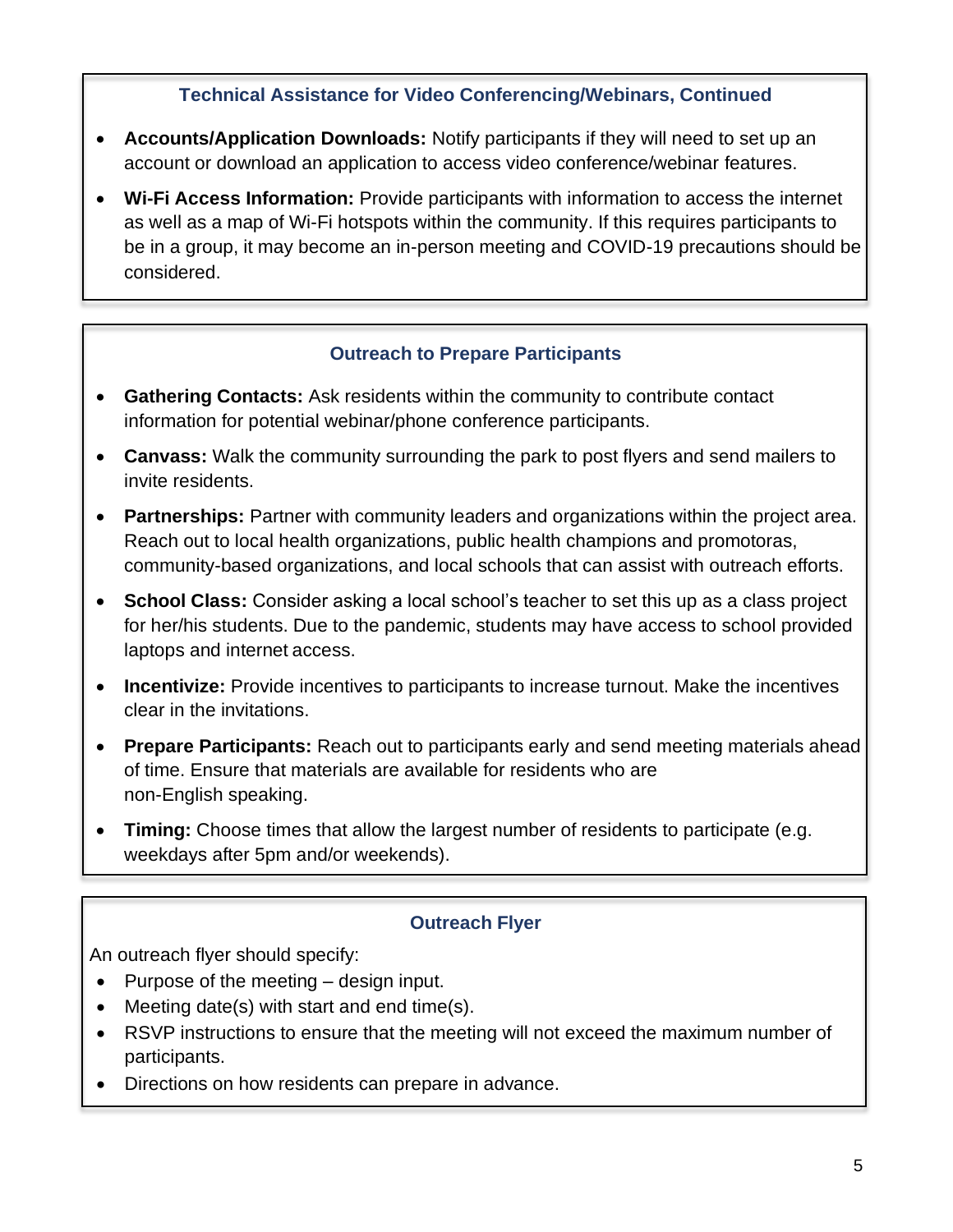#### **Help Participants Prepare**

The following gives some ideas of what the participants should be told in advance to help prepare them for park design webinars and phone conferences.

- **Schedule:** Encourage participants to block the time in their schedules to be fully engaged in the meeting.
- **Family or Roommates:** Encourage participants to include their family members or roommates. In addition to discussing park design ideas together, someone in the home may be able to help with technological assistance.
- **Meeting Materials:** Encourage participants to review the goals, agenda, pictures/visuals, technical guidance, and other instructions before the meeting, and have the materials ready for the phone conference or webinar (make sure materials also identify the project site, and explain the design input process).

## **Guidance for Participants**

#### **Phone Conference Guidance**

- **Login Confirmation:** Allow extra time for the login process to ensure that the phone number and passcode are correct for the call.
- **Platform Instructions:** Read instructions on how to use the functions of the platform, such as mute and unmute, prior to entering the phone conference.
- **Quiet Surroundings:** Call from a quiet place to minimize background noise when you are speaking or unmuted.

#### **Video Conferencing/Webinar Guidance**

- **Browser Compatibility:** Make sure that your browser meets the minimum compatibility requirements to run the platform successfully.
- **Internet Connection/Bandwidth:** Consider the speed of your computer connection (600 kbps minimum). If your computer does not meet the minimum requirements, contact the local agency that is facilitating the video conference for assistance.
- **Log In:** Ensure you have the correct username and password information.
- **Platform Tools:** Become familiar with all of the functions of the platform. Read instructions or view a short tutorial on how to ask questions, mute and unmute, raise your hand, turn your video on and off, and use other platform functions prior to entering the video conference.